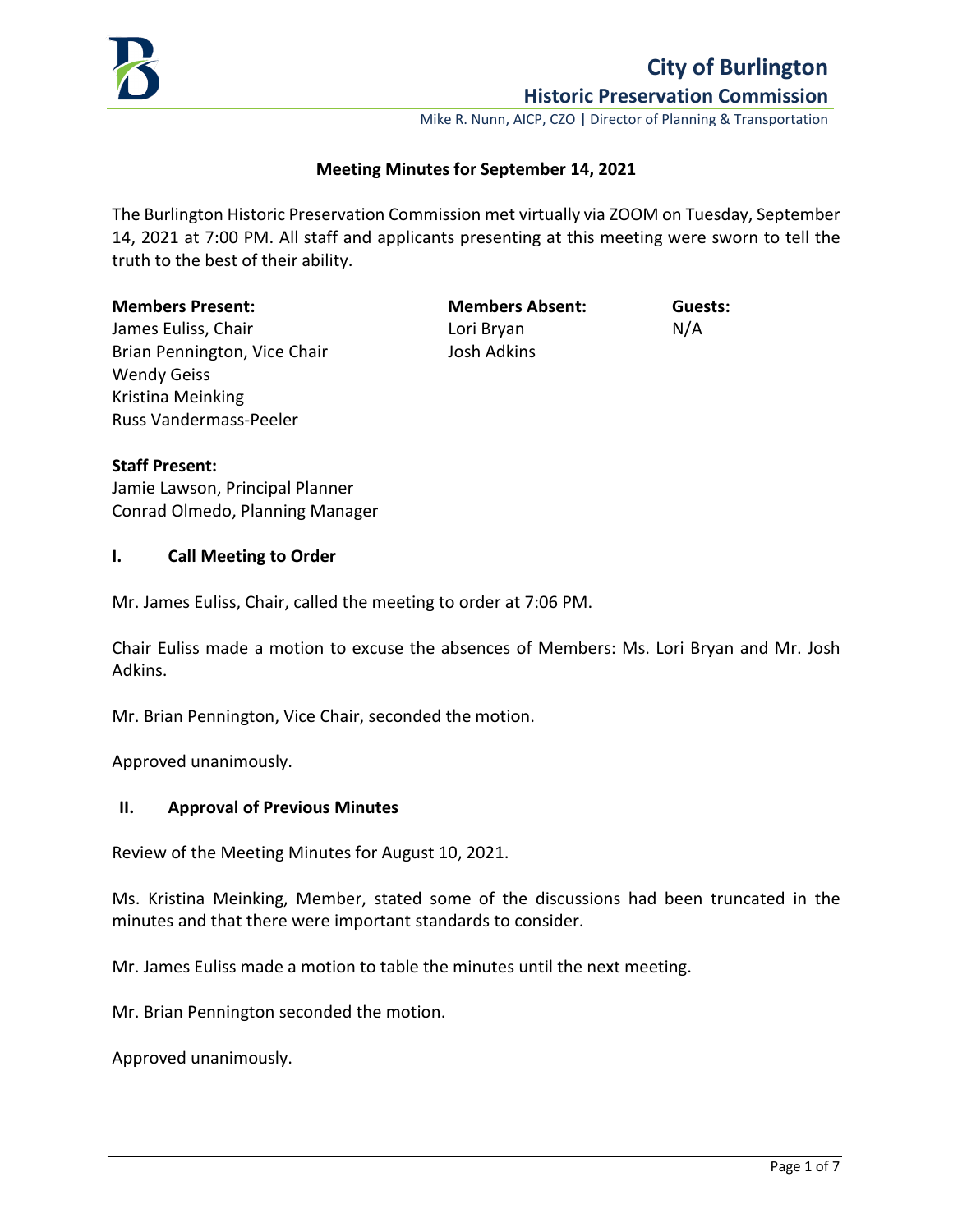# **III. Applications for Major Certificates of Appropriateness**

**ITEM 1:** HD-21-38: A request by ATO Investment Properties LLC for corbels, a fence and staining brick at 511 West Davis Street, PID 126662. The property is located in the Conditional Residential 965 (CR 965) and in the Local Historic Overlay (LHO) Zone District.

This item was continued from the August 10, 2021 meeting date.

Ms. Jamie Lawson, Principal Planner, presented the application to the commission. Ms. Lawson explained the previously approved application in comparison to the new application.

Ms. Lawson explained that the applicant has requested to change the fence material to wood which was previously approved for brick and iron, with no change to the fence height approved by the HPC. Ms. Lawson indicated that other portion of the application to whitewash and limewash the building and install corbels had not been acted on by the HPC previously.

Ms. Lawson indicated that Staff had coordinated with Mr. Mitch Wilds with the State Historic Preservation Commission at the request of the HPC. In communication to Ms. Lawson, Mr. Wilds advised that the corbels and the painting of the brick would not meet the United States Secretary of Interior Standards and the City of Burlington standards because painting is prohibited and corbels would change the aesthetic too greatly. Ms. Lawson communicated that Staff recommended denial of the corbels and limewashing but approval of the fence material change.

Mr. John Plagueman, Architect, and Mr. Olajide explained that the building was suggested to be demolished. Mr. Plagueman and Mr. Olajide explained that the changes they are wanting to make to the exterior will benefit the overall aesthetic of the neighborhood. Mr. Plagueman and Mr. Olajide explained that the building is currently an eyesore and the City Council members had expressed interest in making the building a more aesthetically cohesive component of the neighborhood.

Mr. Olajide further explained that the fence being proposed matches the neighborhood and that many homes in the neighborhood have similar picketing. Mr. Olajide explained that limewashing will protect the brick for hundreds of years and will help even the mismatching brick. Mr. Olajide explained that painting of the stucco was approved in a previous application.

Ms. Lawson informed that there was no public comment via call or email.

Chair James Euliss confirmed that there was no conflict of interest.

Commission members held discussion about the difficulty of the decision between following the standards strictly and what would be best for the entire neighborhood.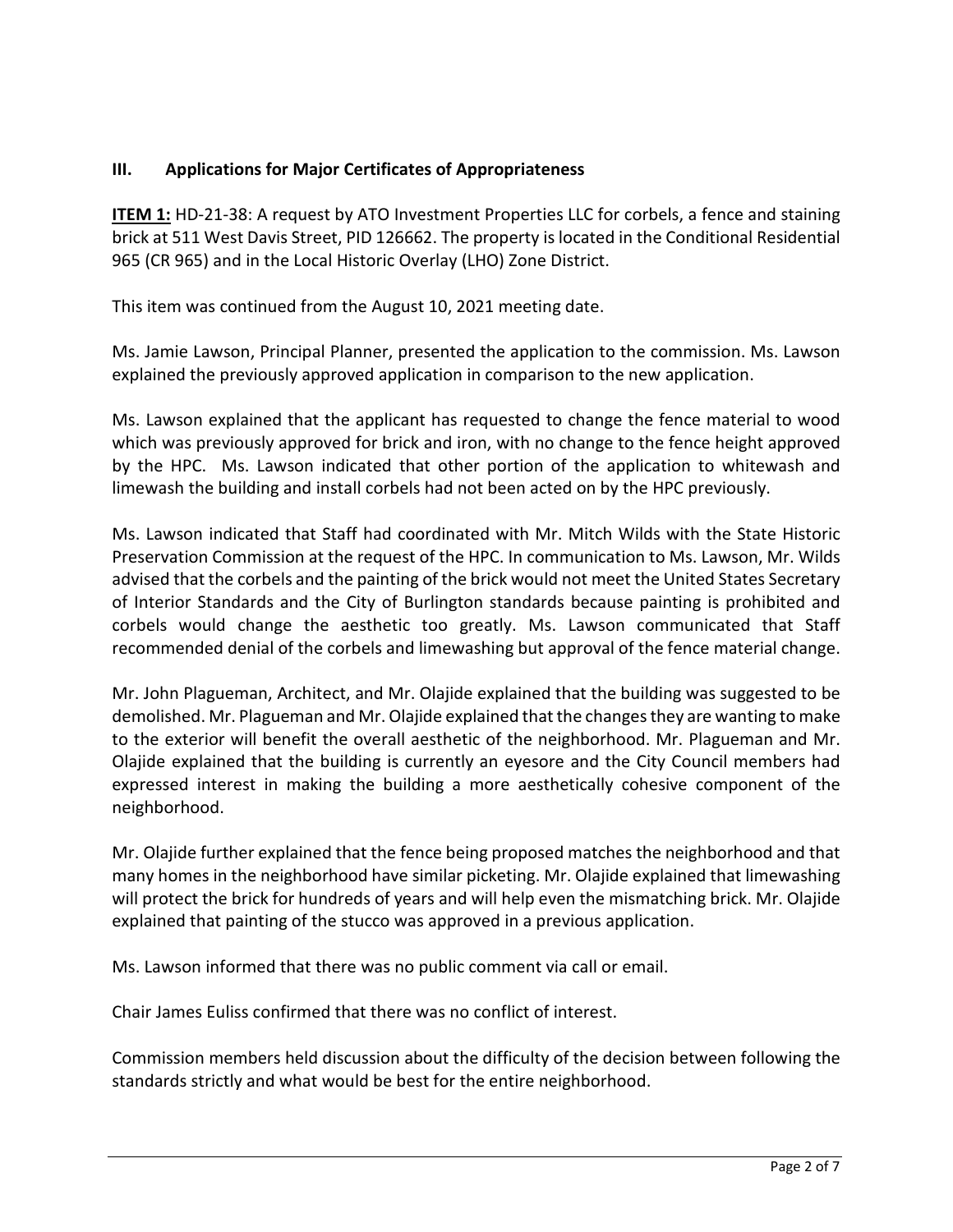Mr. Plagueman emphasized that the state bases their opinion on the theoretical and often do not know what the buildings actually look like.

Ms. Wendy Geiss, Member, expressed that in the Glencoe District the two-toned chimneys are common due to repairs that have been made over the years and explained that it embraces the history of the building instead of covering it up.

Ms. Lawson explained that the Commission is quasi-judicial and that prior Commission precedence is not a factor for this item. Ms. Lawson explained that requests before the Commission are considered on a case-by-case basis.

Commission members decided to vote on each item separately.

## **Findings of Fact (Fence):**

- B11-1. Fences in front yards are discouraged. Retaining walls constructed of stone or brick should be retained and encouraged.
- B11-5. Fences in the front or front side yards should be constructed of wood picket, brick, stone, or cast iron. They should not be over three feet high. Pickets should be stained or painted.
- B11-6. Solid fences which block the view of the property are not allowed in front yards. Split rail, basket weave, and horizontal board fences are inappropriate styles and must not be used.
- B11-7. Materials and styles of fences should coordinate with appropriate nearby buildings and fences. Wood fence designs should be in keeping with the character of the house.
- B11-10. Vertical privacy fences are acceptable in, side and rear yards. They should not be over seven feet high. The structural member of any fence should be turned to face the property of the person erecting the fence.
- B11-11. Privacy or security fences along a side yard must not extend beyond the midpoint of a building. Those along the side street must not be over four feet high, according to City zoning code.

Ms. Meinking made a motion to approve the findings of fact.

Mr. Pennington seconded the motion.

Approved unanimously.

### **Motion for Fence:**

Mr. Euliss made a motion to approve the fencing.

Mr. Russ Vandermass-Peeler, Member, seconded the motion.

Approve unanimously.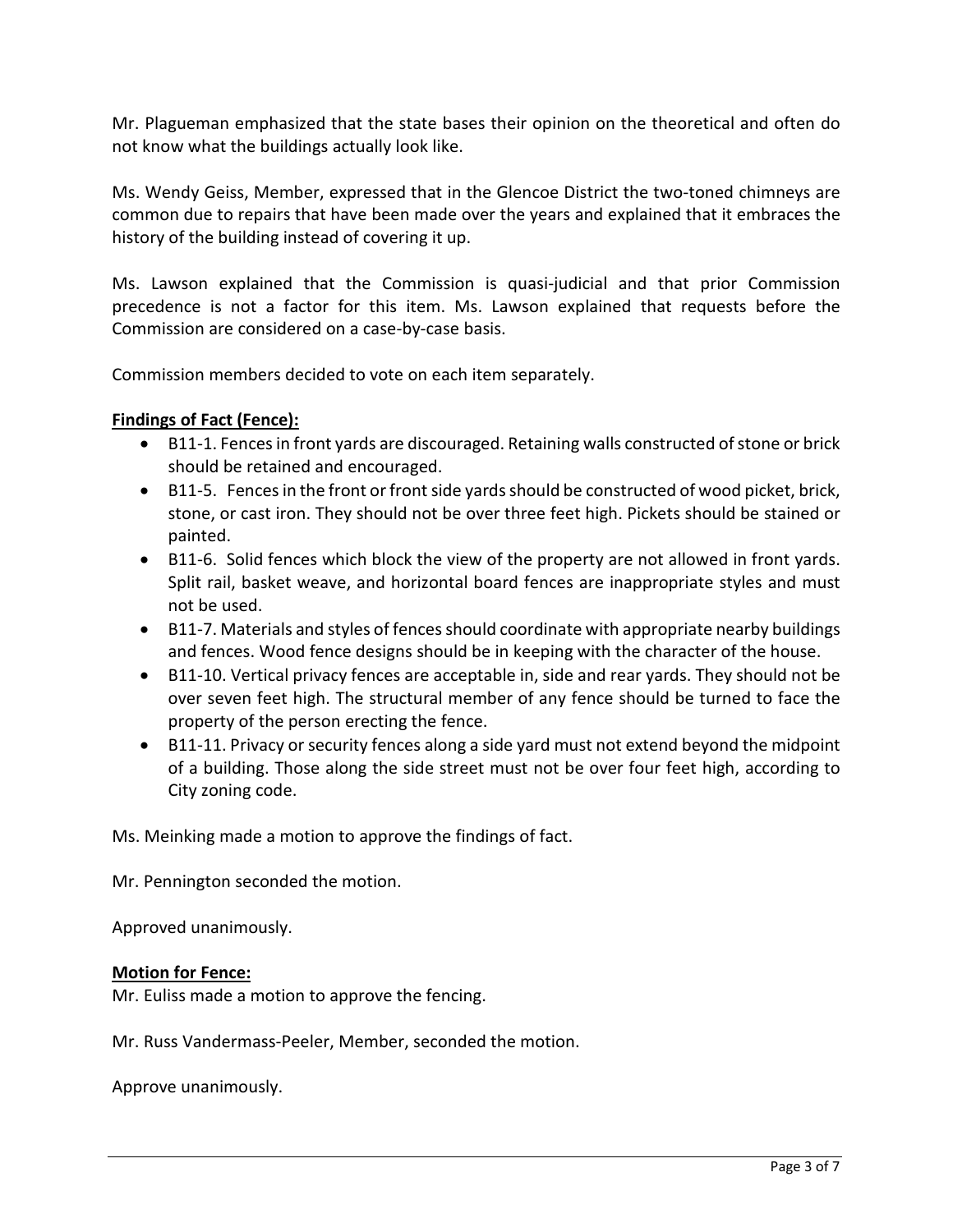## **Findings of Fact (Corbels):**

- C1-1. Original architectural details should be retained if structurally feasible. Original exterior features such as cornices, brackets, railings, shutters, siding, window architrave's, and doorway pediments are an essential part of a building's character and should not be removed.
- C1-2. Deteriorated architectural features should be repaired or restored rather than replaced. If replacement is necessary, the new material should match the material being replaced in composition, design, color, texture, or other visual qualities
- C1-3. Architectural components and details that are not appropriate to the historic character of the structure should not be added. The owner should never try to make a building look older than it is by using details belonging to a previous period.
- C1-4. Architectural components, such as fascias, soffits and columns, should not be replaced or covered by materials such as plywood, vinyl, and aluminum that would not have been used nor been available in the original construction.

Vice Chair Pennington asked that robust historic documentation of the exterior of the building, as constructed, and in its current state be provided.

Mr. Conrad Olmedo, Planning Manager, suggested that photos of the buildings' current state be provided to Staff.

Chair Euliss agreed with the suggestion and requested a photographic record of the building in its current state be provided to staff.

Vice Chair Pennington shared his approval of the application of the corbels with the knowledge that there will be a detailed record of the building in its original state and that following a doctrinal adherence to the standards would not in the best interest of the district.

Ms. Meinking expressed denial of both the limewashing and the corbels based on the guidance provided from the State Historic Preservation Office.

Vice Chair Pennington made a motion to approve the findings of fact.

Ms. Meinking seconded the motion.

Approved unanimously.

### **Motion for Corbels:**

Vice Chair Pennington made a motion to approve the corbels with the condition that photographic record be obtained.

Mr. Russ Vandermass- Peeler seconded the motion.

Ayes: Euliss, Pennington, Peeler,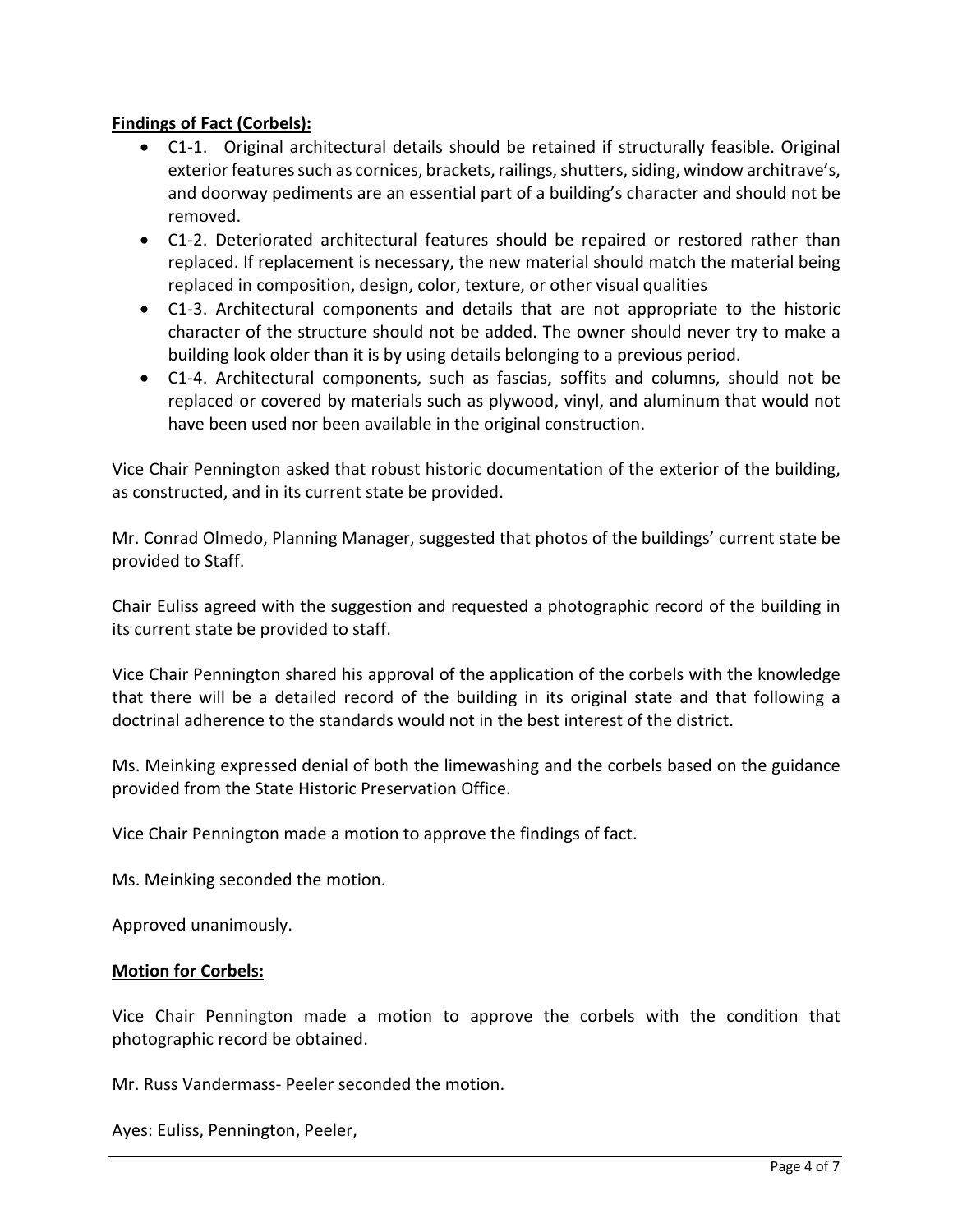Noes: Geiss, Meinking

Motion Approved.

### **Findings of Fact (Limewashing):**

- C12-3. Sandblasting or other abrasive surface preparation methods that can damage historic materials is not allowed.
- C12-4. Materials such as brick, stone, wood shingles, and certain metals, which have historically been unpainted, should not be painted.
- C13-1. Strong chemical paint strippers which can permanently damage the surface should be avoided.
- C13-2. Sandblasting and other abrasive surface preparation methods that can damage historic materials are not allowed.
- C13-3. Removing all old paint should be avoided unless there is a strong reason to do so, such as an obscured architectural detail, paint peeling, or cracking.

Chair Euliss made a motion to approve findings of fact.

Mr. Russ Vandermass- Peeler seconded the motion.

Approved unanimously.

### **Motion for Limewashing:**

Chair Euliss made a motion to approve the limewashing.

Vice Chair Pennington seconded the motion.

Ayes: Euliss, Pennington, Peeler Noes: Geiss, Meinking

Motion Approved.

**ITEM 2:** HD-21-46: A request by Mr. Baltutis for modifications to the roof line, removal of the gable and installation of a widows walk at 702 West Davis Street, PID 126079. The property is located in the Medium Density Residential (MDR) and in the Local Historic Overlay (LHO) Zone District.

Ms. Lawson presented the staff report on the item.

Mr. Ian Baltutis, Applicant, provided testimony that the original aesthetic of the neighborhood will be revived if the widows walk is restored. Mr. Baltutis explained that the parapet was enclosed due to leaking in the 1980's and that new material to be used will prevent leakage. Mr. Baltutis explained that the fencing of the widows walk will match the original wood fencing of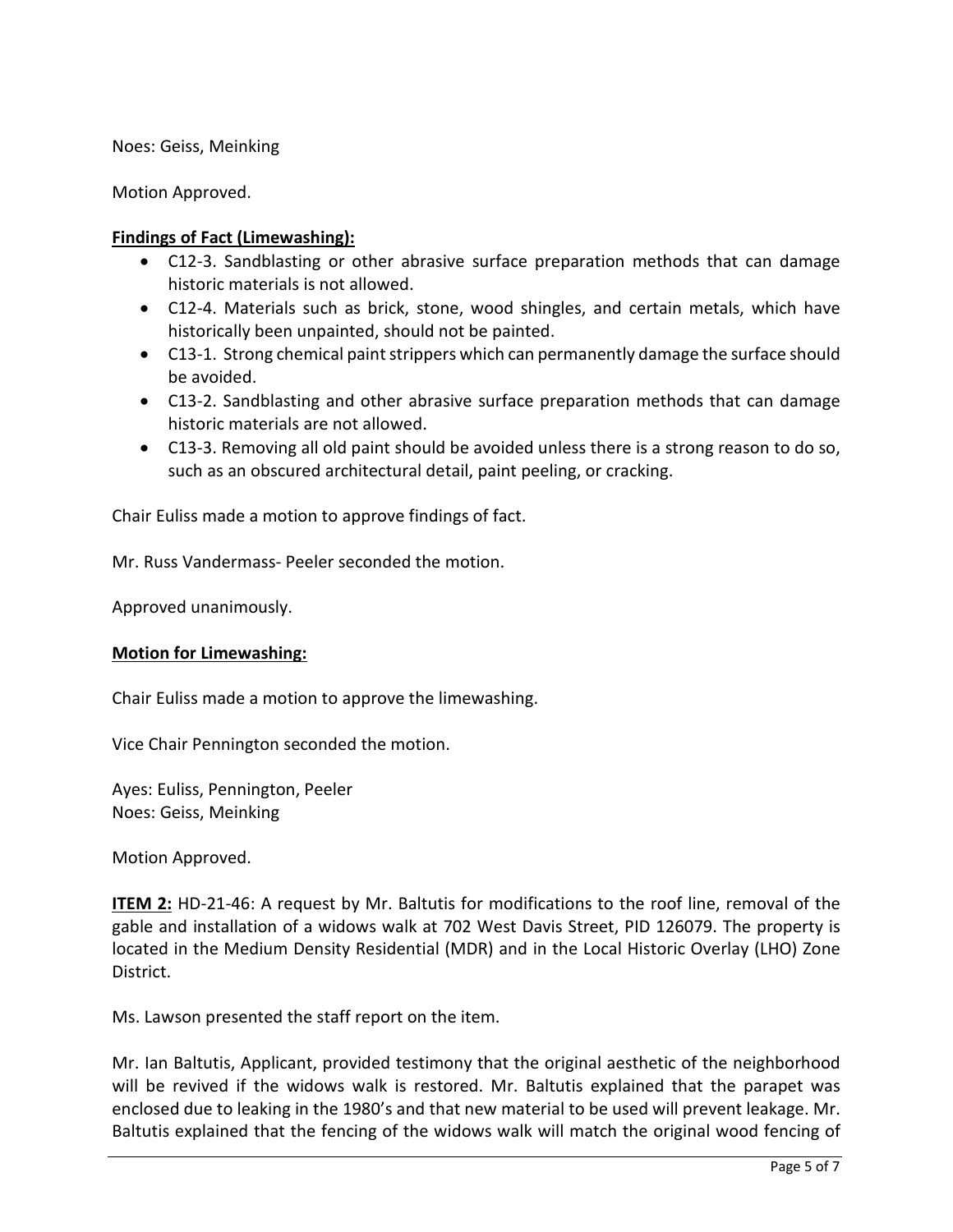the existing front porch, which he explained was salvaged after damage during the depression. Mr. Baltutis also discussed how this work will return the roof/roofline to its original structure and form.

# **Findings of Fact:**

- C5-1. Original roof forms, pitches, rafter details, molding, trim, and soffit boards should be retained.
- C5-3. Raising or lowering the roof pitch, or removing original features, such as dormers, turrets, balustrades, bargeboards, quarter round, cornices, brackets, weathervanes, or lightning rods are not allowed.
- C5-4. Features such as dormers or balustrades may be added if they are appropriate for the style of the building.
- C5-5. Deteriorated roof covering should be replaced with new materials that are compatible with the old in composition, size, and texture after reestablishing the structural stability of the roof. Replacement roofs should be dark in color. White or very light shingles are not acceptable.
- C1-1. Original architectural details should be retained if structurally feasible. Original exterior features such as cornices, brackets, railings, shutters, siding, window architrave's, and doorway pediments are an essential part of a building's character and should not be removed.
- C1-2. Deteriorated architectural features should be repaired or restored rather than replaced. If replacement is necessary, the new material should match the material being replaced in composition, design, color, texture, or other visual qualities.

Chair Euliss made a motion to approve the findings of fact.

Vice Chair Pennington seconded the motion.

Approved unanimously.

# **Motion for Roof Modification, Removal of Gable, and Widows Walk Installation:**

Vice Chair Pennington moved to approve the application.

Mr. Russ Vandermass-Peeler seconded the motion.

Approved unanimously.

### **IV. New Business**

### CLG Grant Update

Ms. Lawson reported that FY 21 Historic Preservation Grant was approved to update the Local Historic Overlay District Design Standards. Ms. Lawson explained that the grant amount will be \$22,000 and that a Request for Proposals for consultant selection will be issued in Fall of 2021. Ms. Lawson explained that the update is expected to be completed in 2022.